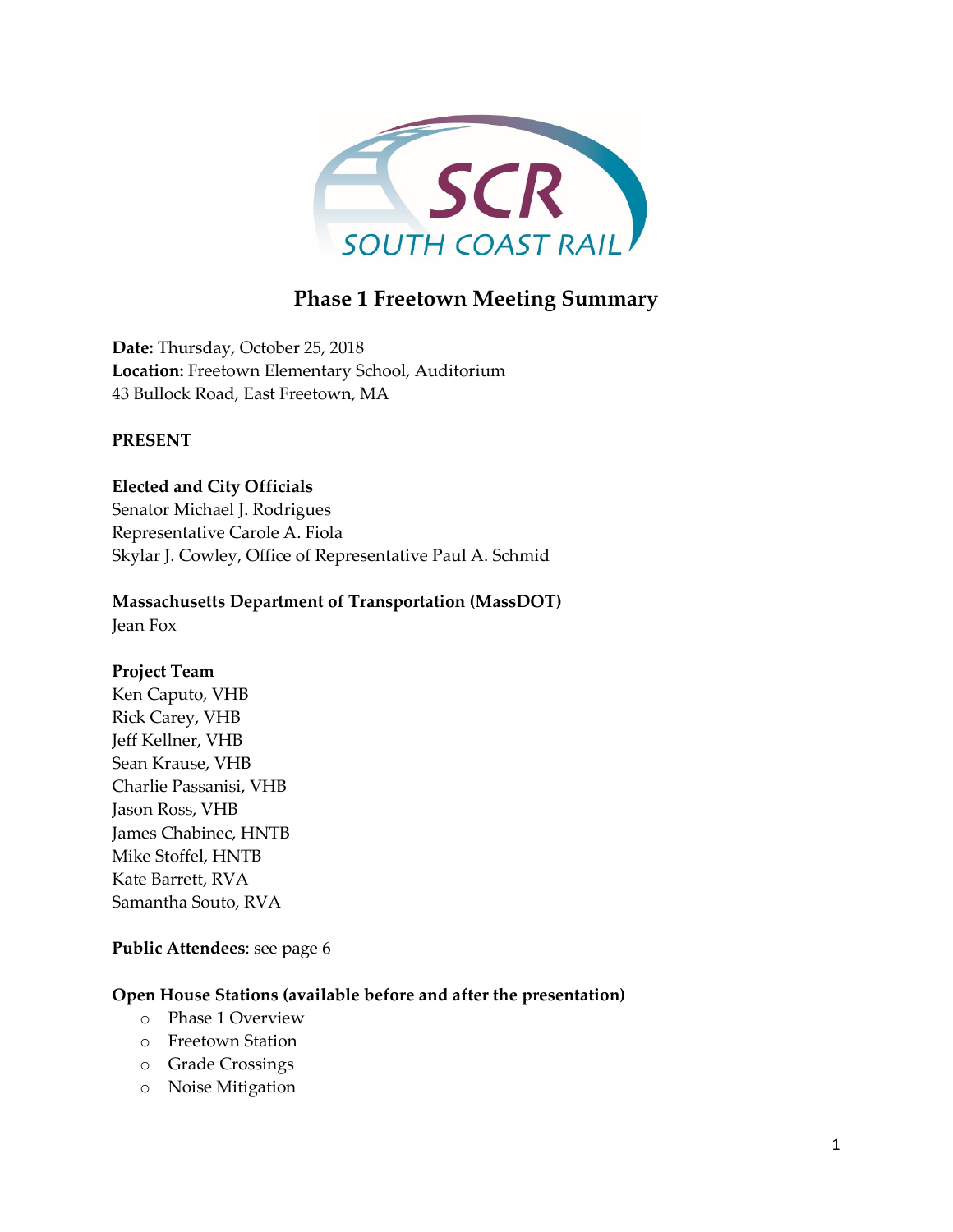o Mapping

## **SUMMARY OF PUBLIC MEETING PRESENTATION Opening Remarks**

Jean Fox, MassDOT South Coast Rail Project Manager, opened the meeting. Ms. Fox invited Representative Carole A. Fiola to the podium for opening remarks. Rep. Fiola stated that the South Coast Rail project was extremely beneficial for the surrounding communities and she was looking forward to the results. Kate Barrett, RVA, introduced the Project Team and reviewed the presentation agenda.

## Agenda:

- o What is Phase 1?
- o Program Update
- o Infrastructure Improvements
- o Next Steps
- o Open House Specific issues

Ms. Fox announced that there are comment sheets available for participants at the sign in table, and that everyone should sign up for email updates on the project.

## **SCR Proposed Phasing and Why Build Phase 1 Now?**

Ms. Fox explained that Phase 1 would allow commuter rail service to begin in the South Coast by 2022, but without a stop in Back Bay. Passengers would be able to have a single-seat ride from New Bedford/Fall River into Boston. Ms. Fox explained that during Phase 1, there will also be a new stop near the Freetown Stop and Shop that would serve residents of Freetown and North Fall River.

Extending the Stoughton commuter rail is the preferred alternative, but extending the Middleborough/Lakeville line in Phase 1 would allow for service to begin much sooner. Ms. Fox explained that there are environmental permitting issues with the proposed Stoughton extension and service on the Full Build Stoughton Electric alternative will not begin any earlier than 2030. The cost of the Stoughton Full Build has increased to \$3.2 billion while the design and construction timeline has increased. Implementation of Phase 1 allows the MBTA to utilize the rail infrastructure already in use on the Middleborough Line.

## **What Elements are Included in Phase 1?**

Ms. Fox said Phase 1 would extend the existing Middleborough/Lakeville service. The trains used will be diesel-powered and extend service into New Bedford and Fall River. During Phase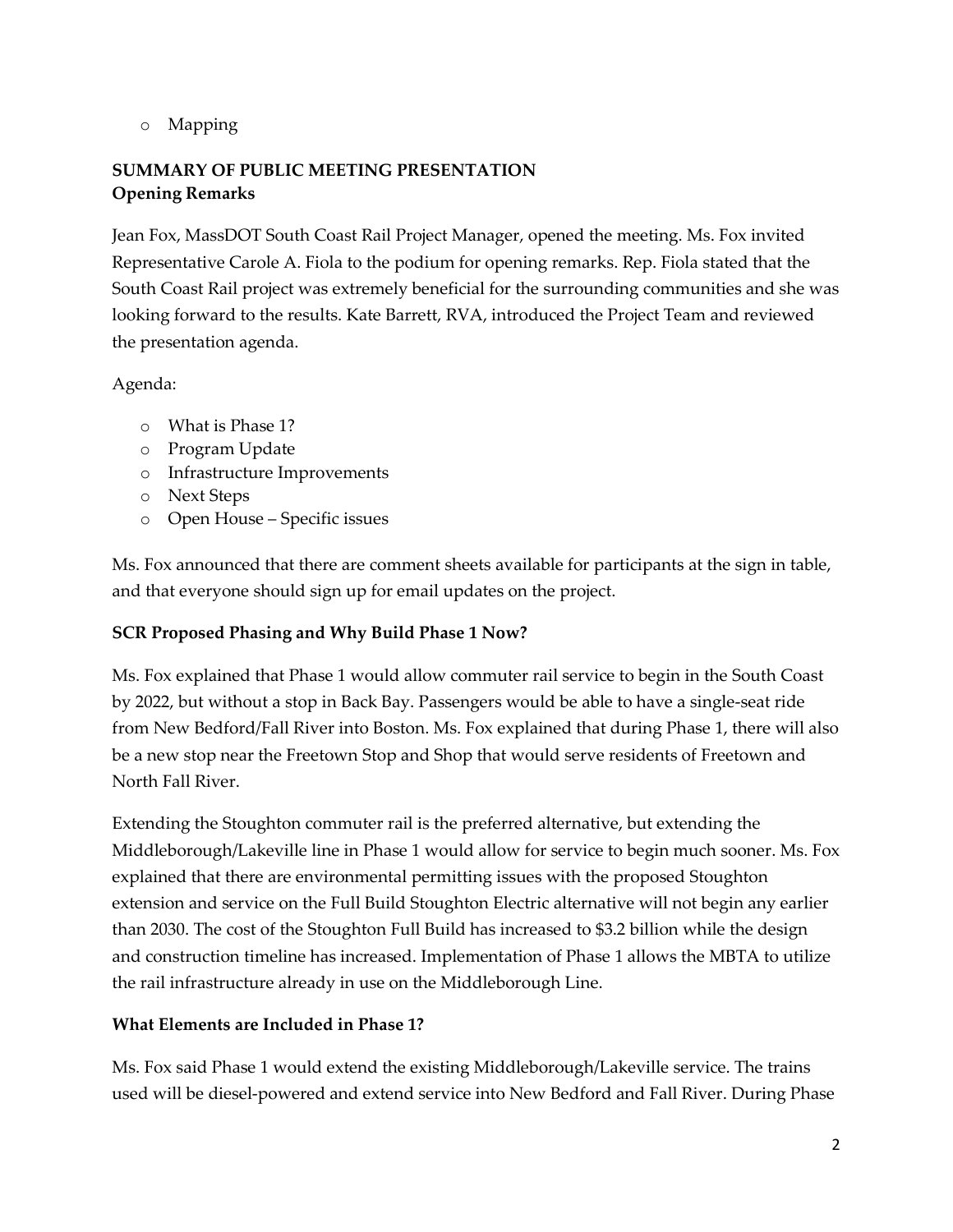1, 17.3 miles of rail will be reconstructed as part of the New Bedford Main line and 11.7 miles for the Fall River Secondary line. Ms. Fox said there will also be upgrades to the existing Middleborough Secondary track from Pilgrim Junction to Cotley Junction (7.1 miles of work). MassDOT will construct two new layover facilities and six new stations.

Ms. Fox then displayed a map of the proposed new stations and layover facilities. The six new stations MassDOT will construct are Whale's Tooth Station, King's Highway Station, Fall River Depot Station, Freetown Station, East Taunton Station and Pilgrim Junction Station. The two layover facilities will be called Wamsutta Layover and Weaver's Cove Layover.

#### **Benefits of Phase 1**

Ms. Fox explained some of the benefits of Phase 1. Phase 1 gives MassDOT the ability to provide service to the South Coast in 2022, while working on the Stoughton Electric alternative at the same time. It will provide a foundation for Stoughton Electric Service and serves the region while Full Build complexities are addressed.

Also, during Phase 1, air quality, economic and smart growth benefits will occur much sooner as detailed in the comprehensive Draft Supplemental Environmental Impact Report (DSEIR).

## **Planned Phase 1 Schedule**

Ms. Fox shared a graphic of the proposed Phase 1 Schedule with the start of service in late 2022. Work on Early Action Construction, Material Procurement, and Phase 1 will begin in 2019.



Ms. Fox explained that MassDOT is working closely with its federal partners and the Massachusetts Department of Environmental Protection for permitting.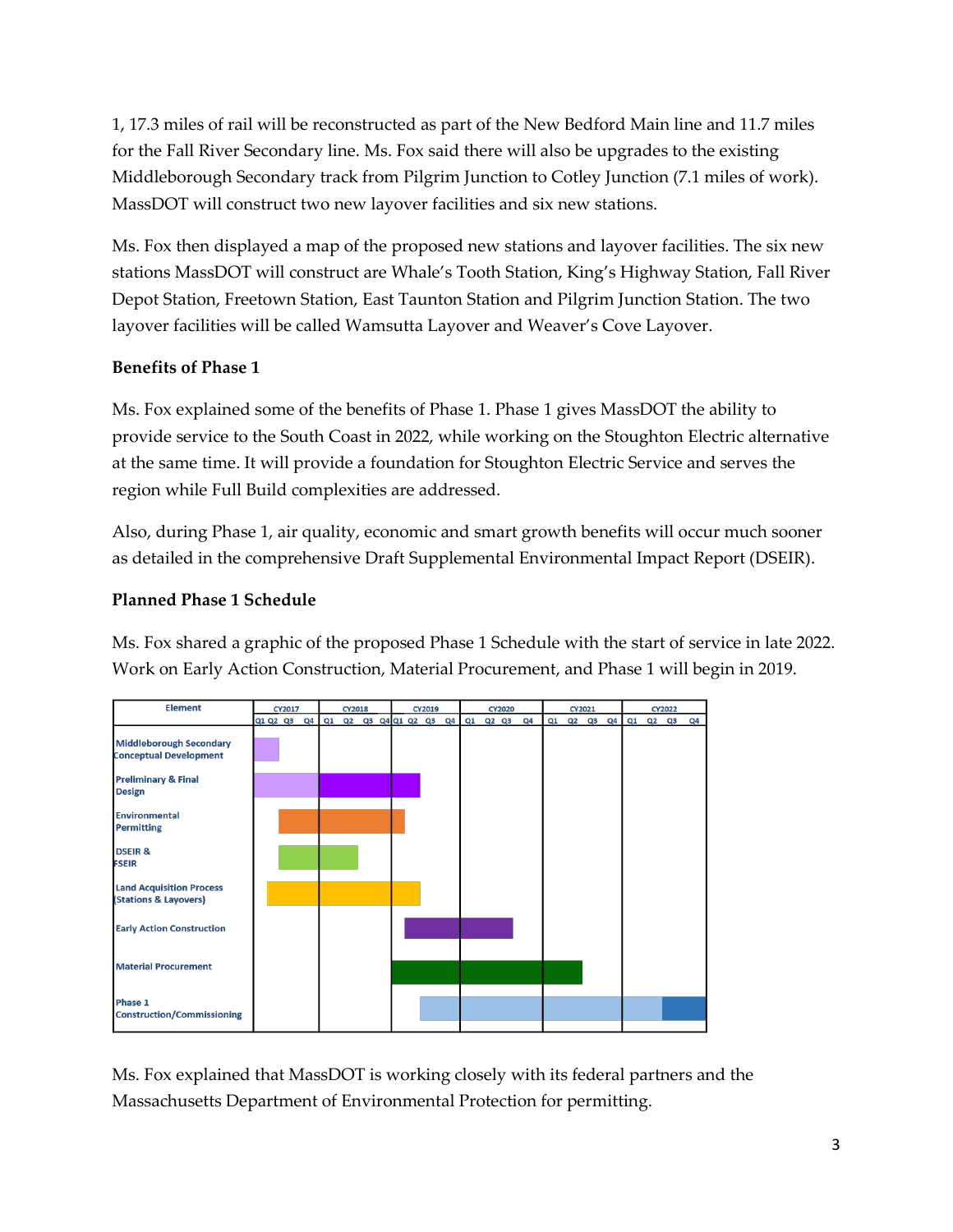## **Permitting and Contract Packages**

Ms. Fox shared two tables that show the status of the necessary permits and contracts for this project.

### **Proposed Weekday Service Under Phase 1**

Ms. Fox discussed the proposed weekday schedule under Phase 1. Trips from Freetown Station will take approximately 70 minutes to South Station.

|                                             | <b>INBOUND</b> | <b>OUTBOUND</b> | <b>TOTAL</b> | <b>PEAK PERIOD</b>                                           |
|---------------------------------------------|----------------|-----------------|--------------|--------------------------------------------------------------|
| <b>New Bedford</b>                          | 7              | 7               | 14           | <b>3 Morning Peak Trains</b><br><b>3 Evening Peak Trains</b> |
| <b>Fall River</b><br>(Freetown)<br>Station) | 6              | 6               | 12           | <b>3 Morning Peak Trains</b><br><b>3 Evening Peak Trains</b> |
| Taunton &<br>Middleborough                  | 13             | 13              | <b>26</b>    | <b>6 Morning Peak Trains</b><br><b>6 Evening Peak Trains</b> |
| <b>TOTAL</b>                                | 13             | 13              | 26           | <b>6 Morning Peak Trains</b><br><b>6 Evening Peak Trains</b> |

#### **Freetown Station**

Ms. Fox said the Freetown Station is located on the Fall River Secondary line. The Freetown Station will be located off South Main Street. There will be 107 parking spaces, which will accommodate the projected ridership necessary for the Full Build.

#### **Fall Brook Bridge and Grade Crossings**

Ms. Fox then discussed the Fall Brook Bridge. The Fall Brook Bridge is part of the Early Action 4 Bridge Program, which also includes the Cotley River North Bridge, the Cotley River South Bridge, and the Cedar Swamp Bridge. Work on these bridges will begin in Spring 2019 using rapid construction techniques.

Ms. Fox then shared a list of all the reconstructed grade crossings and equipment grades.

Reconstructed Grade Crossings:

o Chace Road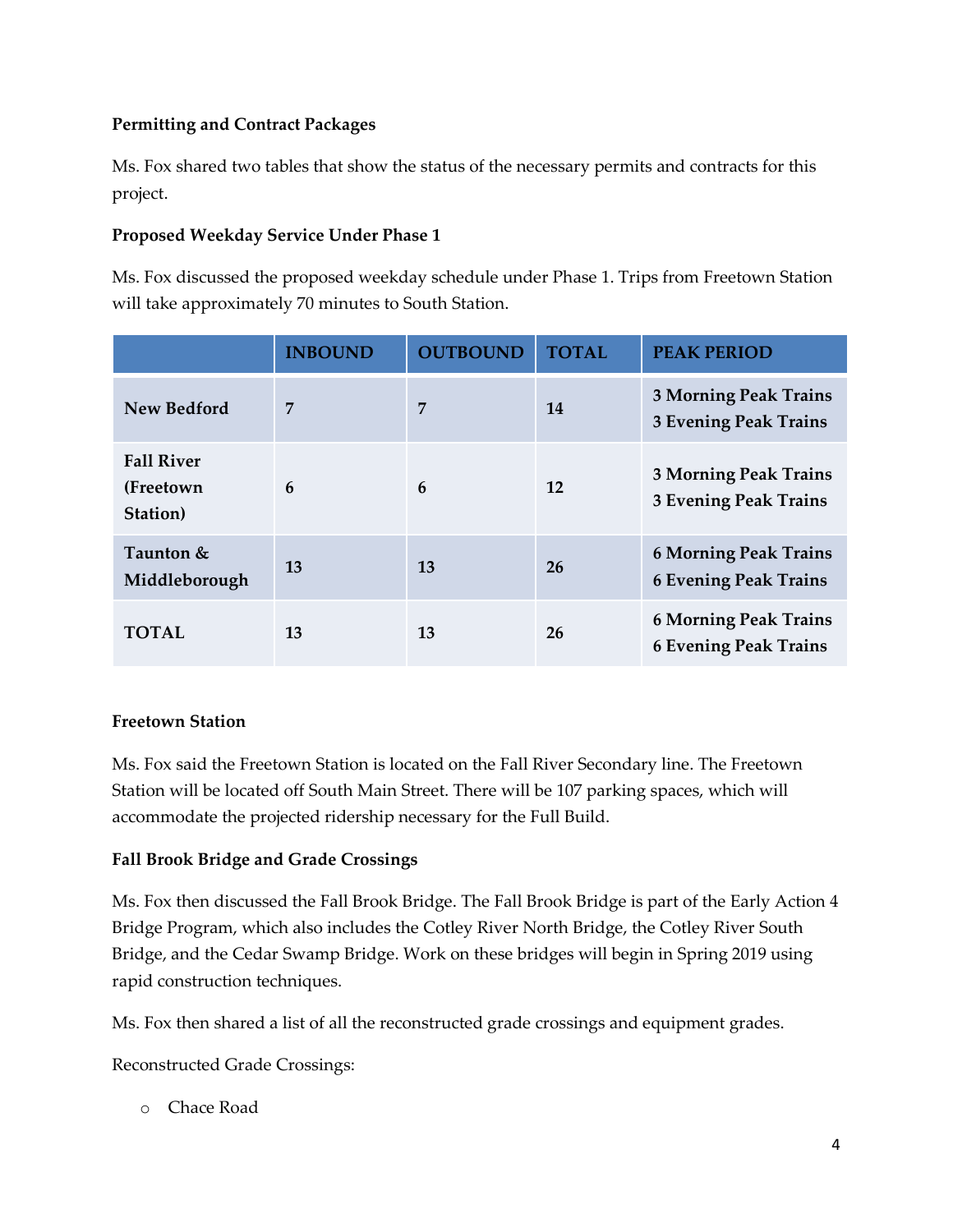- o Braley Road
- o East Chipaway Road
- o Beechwood Road
- o Richmond Rd North
- o Richmond Rd South
- o Forge Road North
- o Forge Road South
- o Brightman Lumber

Equipment Upgrades:

- o Elm Street
- o High Street
- o Copicut Road

#### **Richmond Road/Forge Road Grade Crossing**

Ms. Fox explained the Richmond Road/Forge Road Grade Crossing in more depth. She explained that MassDOT is coordinating with the fire and police departments regarding this crossing. She also stated that the Project Team would be meeting with the Board of Selectmen and the impacted property owners. This crossing posed significant design challenges and required frequent coordination with the town and public safety officials to achieve the necessary safety requirements and to avoid extensive roadway realignment and property impacts. Some safety improvements for this crossing include signal gates, pavement markings, and signage.

#### **Noise Mitigation**

Ms. Fox then presented noise mitigation measures during construction of this project. Residential buildings close to the tracks (within 100 feet) will be eligible for soundproofing enhancements. Eligible homeowners will receive funding to replace windows and doors with options that will reduce interior noise levels. These homeowners will receive a letter describing the soundproofing program. They will be invited to respond if interested.

MassDOT will provide a list of typical noise reduction improvements, but not evaluate or provide specific recommendations. Homeowners will be responsible for all aspects of implementing the soundproofing enhancements, including obtaining quotes, selecting contractors, and obtaining permits. Ballast mats will be installed under the rails in certain areas to reduce vibration.

#### **Next Steps and How to Stay Informed**